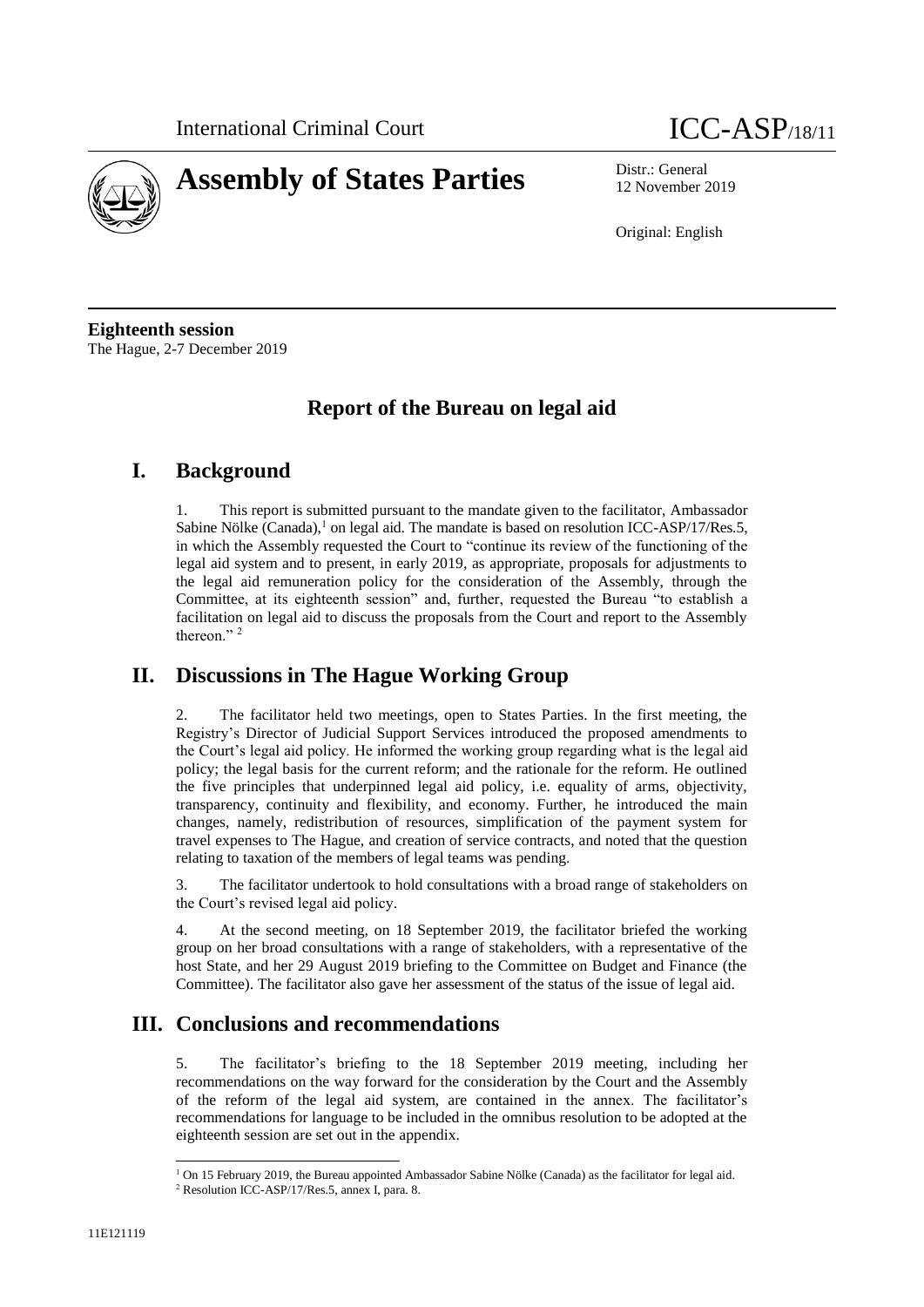## **Annex**

## **Facilitator's report: Consultations on the Court's revised legal aid policy**

1. In 2016 the Registry of the Court engaged the services of an independent expert to assess the Court's legal aid system. These findings were presented to the Assembly of States Parties in the 'Rogers Report', dated 5 January 2017. Following this report and its findings, the Registry aimed to finalize the draft policy in 2019 for presentation to the eighteenth session of the Assembly. To that end, per resolution ICC-ASP/17/Res.5, adopted at plenary on 12 December 2018, the mandate of the Court was renewed as follows:

With regard to **legal aid**,

(a) mindful of the recommendation of the Committee on Budget and Finance that the Court make every effort to present a reform that can be achieved within existing resources by exploring opportunities to contain the administrative burden without jeopardizing the need for accountability and by setting priorities accordingly, requests the Court to continue its review of the functioning of the legal aid system and to present, in early 2019, as appropriate, proposals for adjustments to the legal aid remuneration policy for the consideration of the Assembly, through the Committee, at its eighteenth session; and

requests the Bureau to establish a facilitation on legal aid to discuss the proposals from the Court and report to the Assembly thereon;

2. Following the completion of the draft legal aid policy by the Court in early summer 2019, Ambassador Sabine Nölke (Canada), as facilitator of The Hague Working Group for legal aid, conducted extensive consultations with the Registry, States Parties (including the host State), civil society groups, the Office of Public Counsel for the Defence (OPCD) and the International Criminal Court Bar Association (ICCBA).

3. Based on these consultations, it is the opinion of the facilitator that the draft legal aid policy in its current form is **not yet ready for the consideration of the Assembly at the eighteenth session**. Furthermore, as the concerns raised regarding the draft policy are based on fundamental policy considerations, it is the opinion of the facilitator that it would be premature to perform a financial assessment of the draft policy in its current form. The facilitator communicated this assessment to the Committee on Budget and Finance (the Committee) in an oral briefing on 29 August 2019 in the presence of representatives of the Court. Based on her briefing and responses by Court officials, the Committee concurred with her assessment.

4. It is recommended, therefore, that the working group on legal aid continue its work and for States Parties to consider and address specific issues requiring substantive discussion, before the cost implications of the Policy can be submitted to the Committee for consideration, and ultimately to the Assembly for possible adoption.

### **A. Remuneration**

#### **1. Taxation**

5. Concerns were widely raised regarding the taxation situation arising as a result of the relationship between legal aid counsel, the Court, and the host State. As legal aid counsel and their supporting staff are not employed by the Court, but rather are compensated by legal aid certificates as essentially independent contractors, Host State taxation authorities apply income tax to their earnings. As such, it was reported that takehome compensation of counsel and support staff resident in the host State is effectively lowered by approximately 30**-**40 per cent. By contrast, as employees of the Court, counsel and support staff of the Office of the Prosecutor (OTP) are not liable to pay income tax to the host State, creating considerable inequity in remuneration between prosecution and defence counsel, with resulting difficulties in attracting and retaining talent.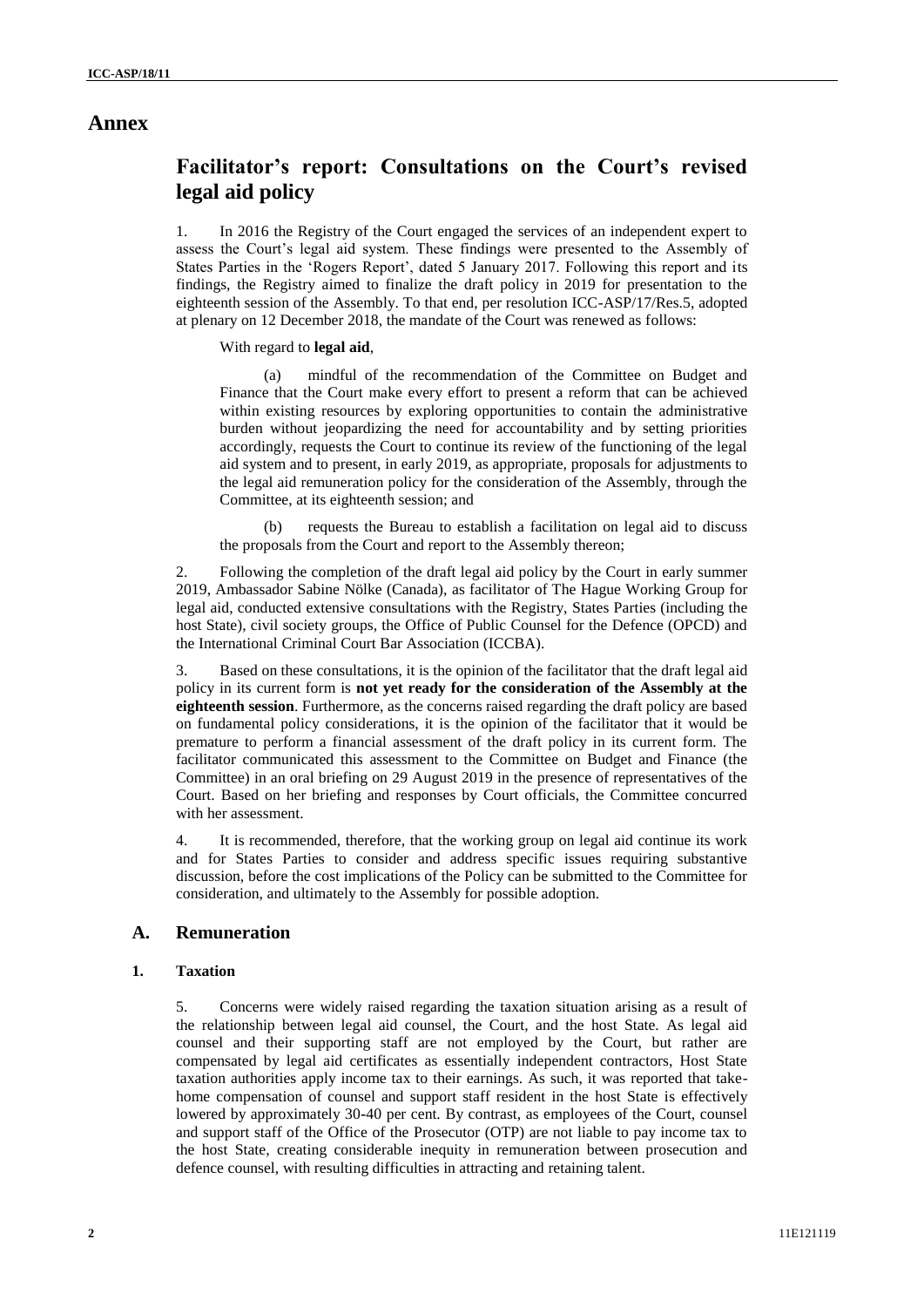6. This taxation arrangement raises a number of issues, including the burden on lowerpaid junior counsel and support staff facing the relatively high cost of living in The Hague, resulting in financial stress and frequent turnover. Suggestions were made that the remuneration be increased to reflect taxation. A number of States Parties and civil society actors expressed concern, however, that either way, continued taxation of defence staff would effectively redirect State contributions made to the Court for legal aid (including those made by developing States) to domestic host State tax authorities.

#### **2. Diminished compensation for multiple cases**

7. Concerns were also raised over the de-escalating pay scale for counsel, which includes a 50 per cent drop in compensation per certificate for counsel taking on more than one case. It was reported that this practice discourages the development of an experienced ICC criminal bar outside of the OTP. Some interlocutors emphasized that virtually no domestic criminal bar operates with counsel taking on only one case at a time, with most domestic counsel taking on multiple cases in order to maintain an experienced, ongoing staff and practice capable of managing multiple pending files.

#### **3. Diminished compensation for periods of reduced activity**

8. Concerns were raised that the policy does not address the importance of work done during periods of supposedly "reduced activity", such as preparing paper-testimony, archiving, research, and other necessary preparations. Practitioners and civil society raised that "reduced activity" is often a period of intense back-office work, requiring the use of paralegals, assistants, and other staff. However, the funding necessary to engage this support staff is reduced precisely when this back-office work is needed most. Further, concerns were raised at the misconception that victims and victims' counsel are mostly active at the reparations stage; by contrast, these interlocutors noted that it is important for victims' representation to have the resources to be active in other stages of proceedings.

#### **4. Impact of the above remuneration issues**

9. Concerns were raised that as a result of the above issues, there is a de factor economic barrier to legal aid counsel building an effective, experienced criminal law practice based in the host State: rather than building an experienced permanent staff working on multiple cases, the process instead encourages non-local counsel with already established practices in other fields commuting to the host State for brief periods, and quickly hiring and dismissing staff per the status of their single pending case.

10. This was said to raise a number of additional negative impacts, including on geographic diversity. The current system relies on counsel with existing practices to commute to the host State for individual cases, resulting in an economic barrier to counsel not based in Western Europe to represent legal aid clients. The high costs associated with short**-**term relocation from regions such as Africa, Asia, and North and South America discourages geographic diversity of counsel.

11. In addition, as there is a financial discouragement to counsel taking on multiple cases, clients are effectively prevented from retaining the counsel of their choosing should that counsel already be engaged in another matter before the Court.

### **B. Junior counsel, support staff, and gender issues**

12. Under the current legal aid system, there is a great deal of flexibility for counsel to independently determine the compensation and working conditions of junior counsel, case managers, paralegals, and other support staff, as they are effectively hired as contractors, vulnerable to being hired and fired on an ad-hoc basis. Employment insecurity and economic vulnerability impose considerable stress and reduce the effectiveness of the work provided.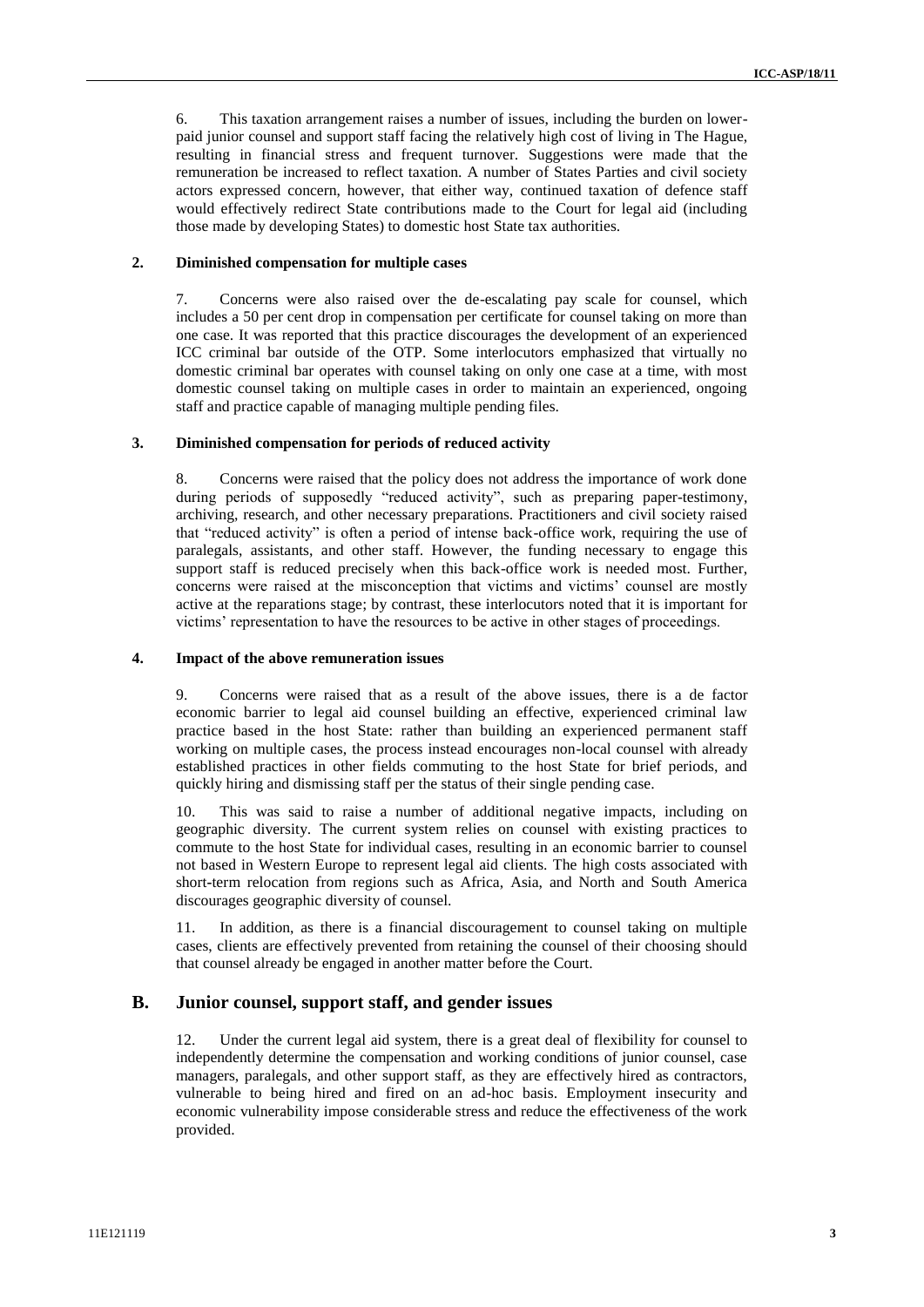13. In addition, due to their status as contractors junior counsel and support staff do not have access to essential social benefits, including maternity/parental leave, sick leave, vacation and other employee protections (including harassment protections or institutional codes of conduct).

14. It was also reported that the flexibility provided to counsel to determine compensation for junior counsel **-** including hiring several counsel based on a budget conceived for two **-** can often result in chronic underpayment and exploitative work hours, with junior counsel and support staff reportedly receiving less than the necessary cost of living in the host State, or being 'paid with prestige' rather than fair wages for work rendered.

15. As was addressed in the Court's recent report on Gender Diversity, junior counsel and support staff roles are disproportionately filled by women. Concerns were raised that faced with these issues, women occupying junior counsel or support roles may simply move to other work rather than advance beyond a junior level, worsening gender inequality in higher levels of ICC practice.

### **C. Budget implications of discretionary spending**

16. Concern was raised by a State Party that although the draft policy does not contain a potential budget increase, paragraphs 71, 74, and 78 give the Registrar discretion to allow additional expenses for counsel's travel, investigation, and a field budget for victim teams. As such, it was raised that it would be helpful for States to receive further information on

(a) The criteria the Registrar will use to exercise this discretion;

(b) Whether there are financial ceilings on the amount that may be provided under this discretion; and

(c) The anticipated budget impact of these discretionary costs, if it is possible to predict

### **D. Incorporation of other reports and practices**

17. One State Party expressed a desire for further detailed information from the Registry regarding to what extent the draft policy took into account the findings of the abovementioned 2017 'Rogers Report', in particular in relation to the best practices of other international courts and tribunals, as well as the operation of legal aid systems in domestic courts and tribunals.

#### **E. Recommendations and next steps**

18. The facilitator recommends that:

(a) The draft legal aid policy in its current form not be submitted for consideration at the eighteenth session of the Assembly;

(b) The facilitation on legal aid continue its work, and for States Parties to consider and address the above substantive policy issues, possible resolutions and budgetary implications thereof. In order to focus these discussions and to maximize their effectiveness, it is recommended that future facilitation sessions separately consider a maximum of two of the above policy issues, in an order the next facilitator considers appropriate; and

(c) One of these further facilitation sessions could include presentations from representatives of the other courts and tribunals concerning their approach to defence funding and legal aid.

19. The facilitator further recommends that:

(a) Since these policy issues and their potential resolutions reach beyond the realm of budgetary or administrative considerations, the Court's approach to defence funding and legal aid would usefully be included as a topic in overall discussions on ways